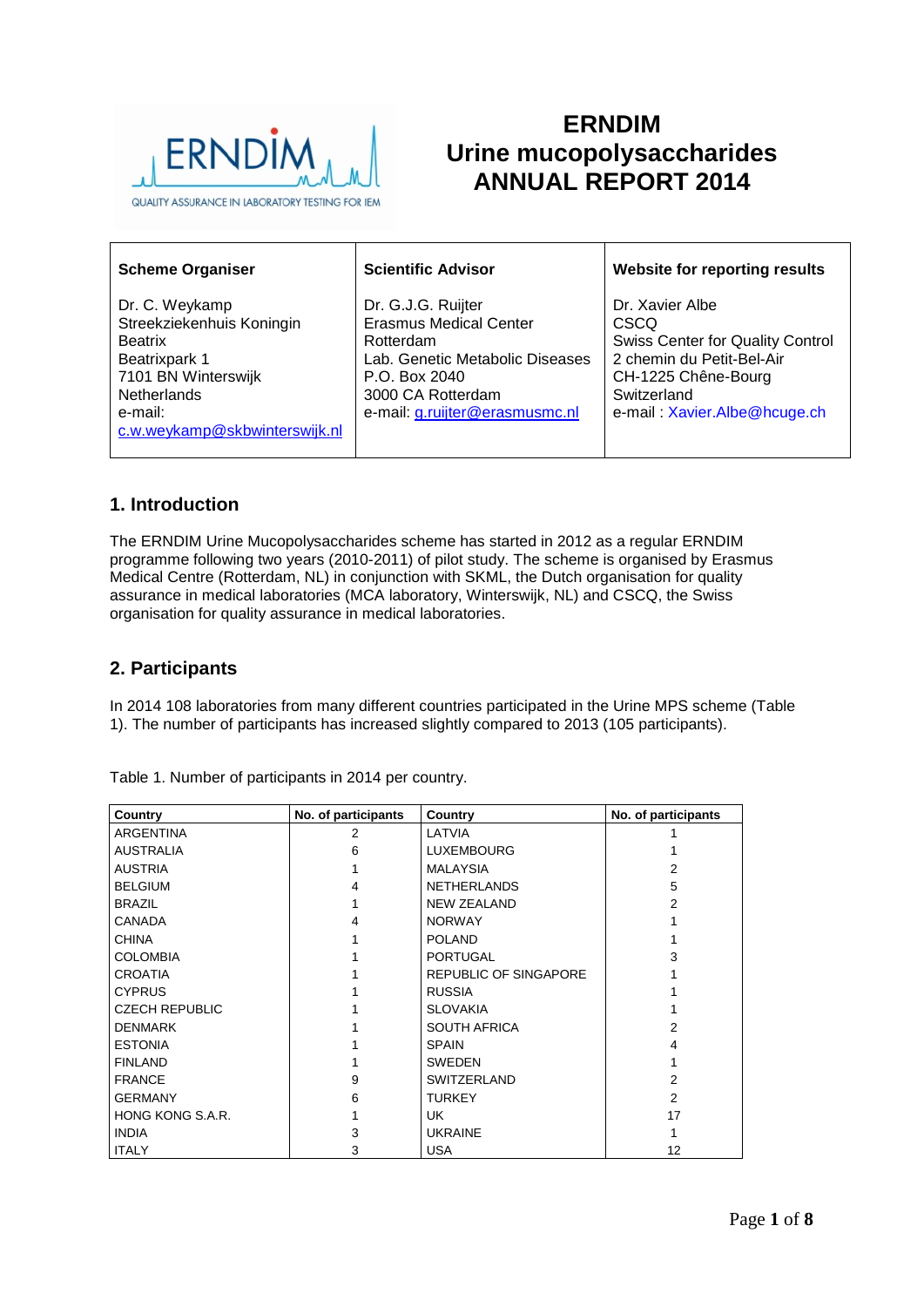# **3. Design of the scheme and logistics**

The samples used in 2014 were authentic human urine samples, 5 from MPS patients and 1 from a healthy individual (Table 2). Samples were selected by the Scientific Advisor and tested for suitability in the Scientific Advisor's laboratory (Erasmus Medical Centre, Rotterdam, Netherlands). while aliquoting and dispatch of the samples was done by the Scheme organiser. Sample preparation is performed by lyophilisation of 5 mL aliquots. After preparation by the scheme organiser, one set of samples is checked in the Scientific Advisor's laboratory.

To be able to continue this scheme we need a steady supply of new patient samples. Several laboratories have donated samples to the Urine MPS scheme in the past, for which they are gratefully acknowledged. If you have one or more samples available and are willing to donate these to the scheme, please contact us at [g.ruijter@erasmusmc.nl.](mailto:g.ruijter@erasmusmc.nl)

The scheme format was kept identical to that of 2011-2013. Samples were shipped by regular mail in February. Details regarding stability of (reconstituted) samples are provided in the sample package. Participants were asked to reconstitute each sample in 5 mL deionised water, to determine creatinine concentration (mmol/L) and GAG concentration (mg/mmol creatinine), to qualify the GAG level according to age-matched reference values (i.e normal or increased), to analyse GAG sub fractions and qualify (i.e. normal or increased CS, HS, DS and KS) and to give the most likely diagnosis. *Please see item 7 (end) for a note on the use of check boxes and the comments box for reporting results.*

| Survey, reporting deadline | Sample no. | Sample type               |
|----------------------------|------------|---------------------------|
| 2014-1, April 30, 2014     | MPS27      | MPS II $(m, 11 y)$        |
|                            | MPS28      | MPS $H/S(m, 3y)$          |
|                            | MPS29      | Normal control $(m, 6 y)$ |
| 2014-2, June 30, 2014      | MPS30      | MPS III $(f, 7y)$         |
|                            | MPS31      | MPS VI (m, 20 y)          |
|                            | MPS32      | MPS II (m, 42 y)          |

Table 2. Samples included in the 2014 ERNDIM Urine MPS scheme

In 2014 website reporting of results was started. Results were submitted to the CSCQ website https://cscq.hcuqe.ch/cscq/ERNDIM/Initial/Initial.php. Two reporting deadlines were chosen: April 30 and June 30. The website also included a section to specify methods.

In 2014 a total of 95 reports were received for samples MPS27 to MPS29 and 94 reports for samples MPS30 to MPS32. Nine participants did not submit any report, while 9 other participants submitted one of the two reports. In 2013 the average number of reports was 99 per sample.

The CSCQ website manager has extracted results from the website and has sent this to the Scientific Advisor. Results were analysed and scored by the Scientific Advisor using Excel.

# **4. Scoring of results**

A scoring system was developed in 2012 and approved by the ERNDIM Scientific Advisory Board. Similar to other qualitative (proficiency testing) ERNDIM schemes, the maximum score for a sample is 4 points. Points are allocated to different elements of the scheme (Table 3).

Qualitative results and diagnostic proficiency of the 2014 samples were scored using the criteria given in Table 4 and 5. These criteria have been set by the Scientific Advisor and have been devised on the basis of (1) for each sample: the type of MPS, (2) current possibilities of routine MPS testing, and (3) actual achievable results for a particular sample.

The final decision about scoring of the scheme is made in the Scientific Advisory Board (SAB) during the spring meeting (March 2015 for the 2014 schemes). Satisfactory performance required at least 12 points out of the maximum 24 in the 2014 scheme.

Starting with the 2014 schemes the concept of 'critical error' is introduced to the assessment of the qualitative schemes. Labs failing to make a correct diagnosis of a sample considered as eligible for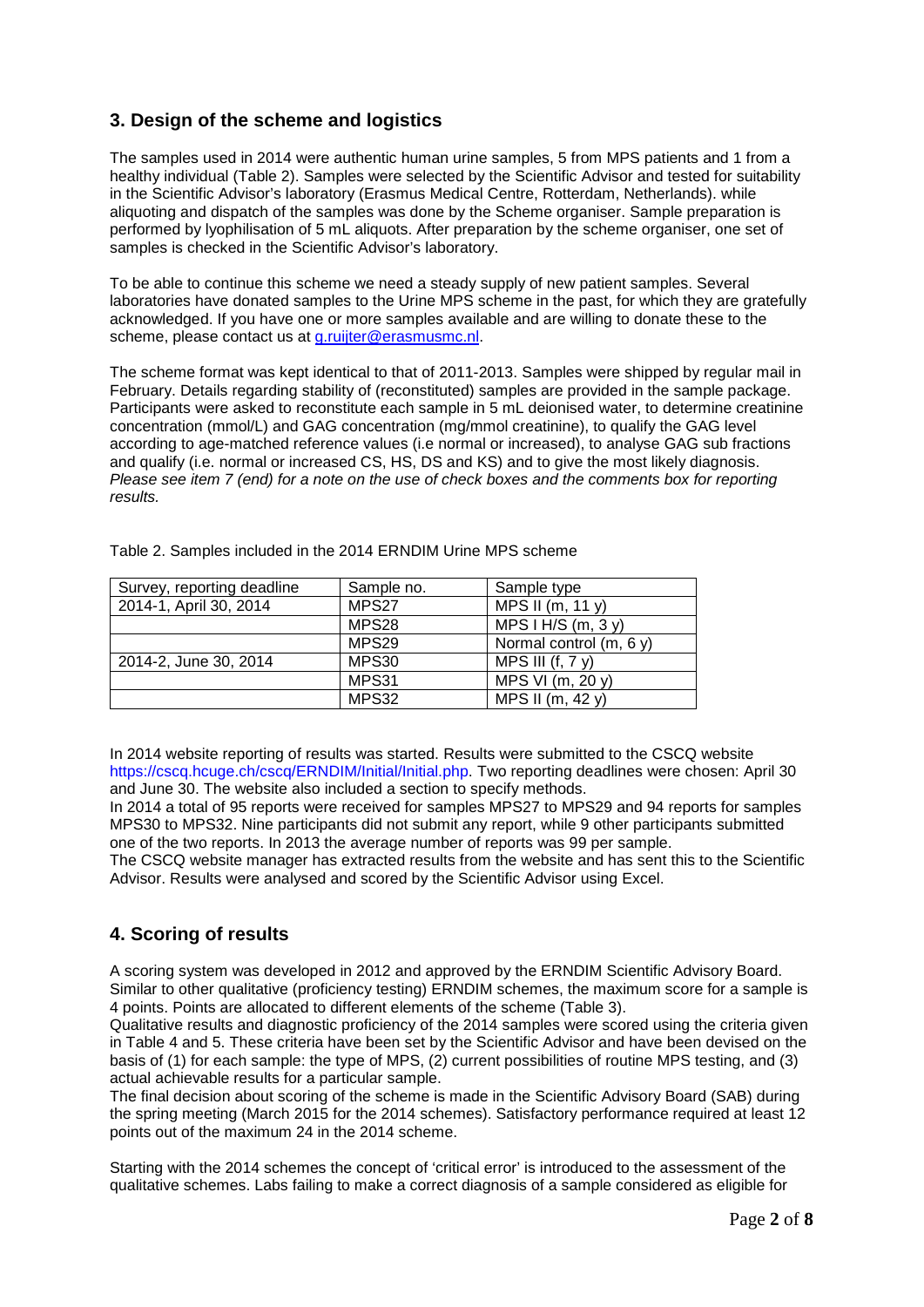this category will be deemed not to have reached a satisfactory performance even if their total points for the year exceed the limit set at the SAB. The classification of samples to be judged for critical error was undertaken at the SAB meeting held on March 19, 2015. Critical errors were identified in the 2014 Urine MPS scheme for samples MPS27, 28, 30, 31 and 32. Details are given under item 7 'Results of individual samples and evaluation of reporting'.

| <b>Item</b>                                                                         | <b>Description of scoring criteria</b>                   | <b>Score</b> |
|-------------------------------------------------------------------------------------|----------------------------------------------------------|--------------|
| Correct classification of quantitative results (i.e.<br><b>Quantitative results</b> |                                                          |              |
|                                                                                     | normal or increased) according to reference values       |              |
|                                                                                     | Incorrect classification of quantitative results         |              |
| <b>Qualitative results</b>                                                          | Correct results according to criteria set for the sample |              |
|                                                                                     | as defined by scientific advisor (Table 4)               |              |
|                                                                                     | Incorrect: minimally required results not reported       |              |
| Correct according to criteria set for the sample as<br>Diagnostic                   |                                                          | 2            |
| proficiency                                                                         | defined by scientific advisor (Table 5)                  |              |
|                                                                                     | Partially correct                                        |              |
|                                                                                     | Unsatisfactory or misleading                             |              |
|                                                                                     | Maximum total score                                      |              |

Table 3. Scoring of results

Table 4. Criteria used for scoring qualitative results of 2014 samples

| Sample | To obtain 1 point the report should state (minimally)  |
|--------|--------------------------------------------------------|
| MPS27  | Increased DS                                           |
| MPS28  | Increased DS                                           |
| MPS29  | Normal results for all GAG types, or increased CS only |
| MPS30  | Increased HS                                           |
| MPS31  | Increased DS                                           |
| MPS32  | Increased DS                                           |

Table 5. Criteria for scoring of diagnostic proficiency of 2014 samples

| Sample            | Diagnoses (or combinations<br>of possible diagnoses)<br>scored as correct - 2 points | Combinations of possible<br>diagnoses scored as partially<br>correct - 1 point | Not correct - 0 points                                   |
|-------------------|--------------------------------------------------------------------------------------|--------------------------------------------------------------------------------|----------------------------------------------------------|
| MPS27             | MPS II<br>MPS I or II<br>MPS I or II or VII                                          | MPS I or II or VI<br>MPS I or II or VI or VII                                  | Normal<br>Any other (combination of) MPS<br>No diagnosis |
| MPS28             | MPS I<br>MPS I or II<br>MPS I or II or VII                                           | MPS I or II or VI<br>MPS I or II or VI or VII                                  | Normal<br>Any other (combination of) MPS<br>No diagnosis |
| MPS <sub>29</sub> | Normal                                                                               |                                                                                | Any (combination of) MPS<br>No diagnosis                 |
| MPS30             | <b>MPS III</b>                                                                       | Normal or MPS III                                                              | Normal<br>Any other (combination of) MPS<br>No diagnosis |
| MPS31             | <b>MPS VI</b><br>MPS VI or VII                                                       | MPS I or II or VI<br>MPS I or II or VI or VII                                  | Normal<br>Any other (combination of) MPS<br>No diagnosis |
| MPS32             | MPS I<br>MPS I or II<br>MPS I or II or VII                                           | MPS I or II or VI<br>MPS I or II or VI or VII                                  | Normal<br>Any other (combination of) MPS<br>No diagnosis |

*Please see item 7 (end) for a note on the use of check boxes and the comments box for reporting results.*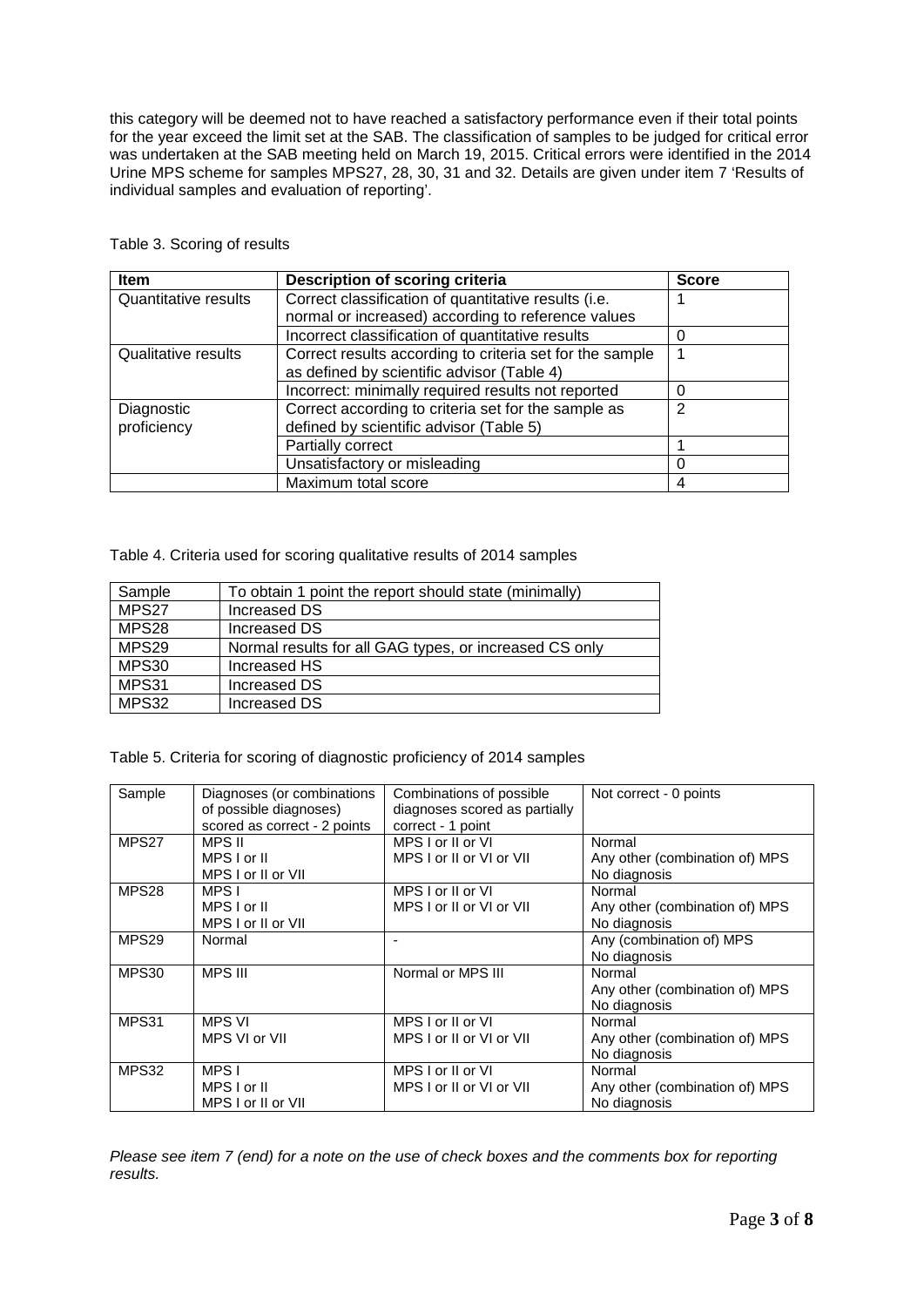# **5. Communication of results**

Interim reports with diagnoses and summaries of the results submitted were sent June  $2^{nd}$ , 2014 (survey 2014-1) and September  $19<sup>th</sup>$  (survey 2014-2). Scores have been sent to individual participants by email in January 2015..

The annual report summarises scheme organisation and results.

ERNDIM provides a single certificate for all its schemes with details of participation and performance.

Seven Performance Support letters will be send for the 2014 surveys. Six were sent for the 2013 scheme.

### **6. Proficiency of the 2014 surveys**

Distribution of scores in 2014 is depicted in Figure 1. In 2014, 97% (87/90) of the participants that submitted both reports achieved satisfactory performance (≥12 points), while 78% had at least 18 points. Twelve participants did not accomplish satisfactory performance, including 9 due to incomplete submission of results (i.e. 1 survey report submitted instead of 2 reports).



Fig. 1. Distribution of scores in 2014

# **7. Results of individual samples and evaluation of reporting**

### Results are summarised in Table 6.

Quantitative GAG results were evaluated separately for each method (DMB, Alcian Blue, Harmine/carbazole, CPC/turbidity). Most participants use DMB (approx. 80 %) for quantitative GAG analysis. The number of participants using the other 3 methods is small, which prohibits statistically meaningful interpretation. Interlaboratory CVs of DMB results were 21-31 % for the 6 different samples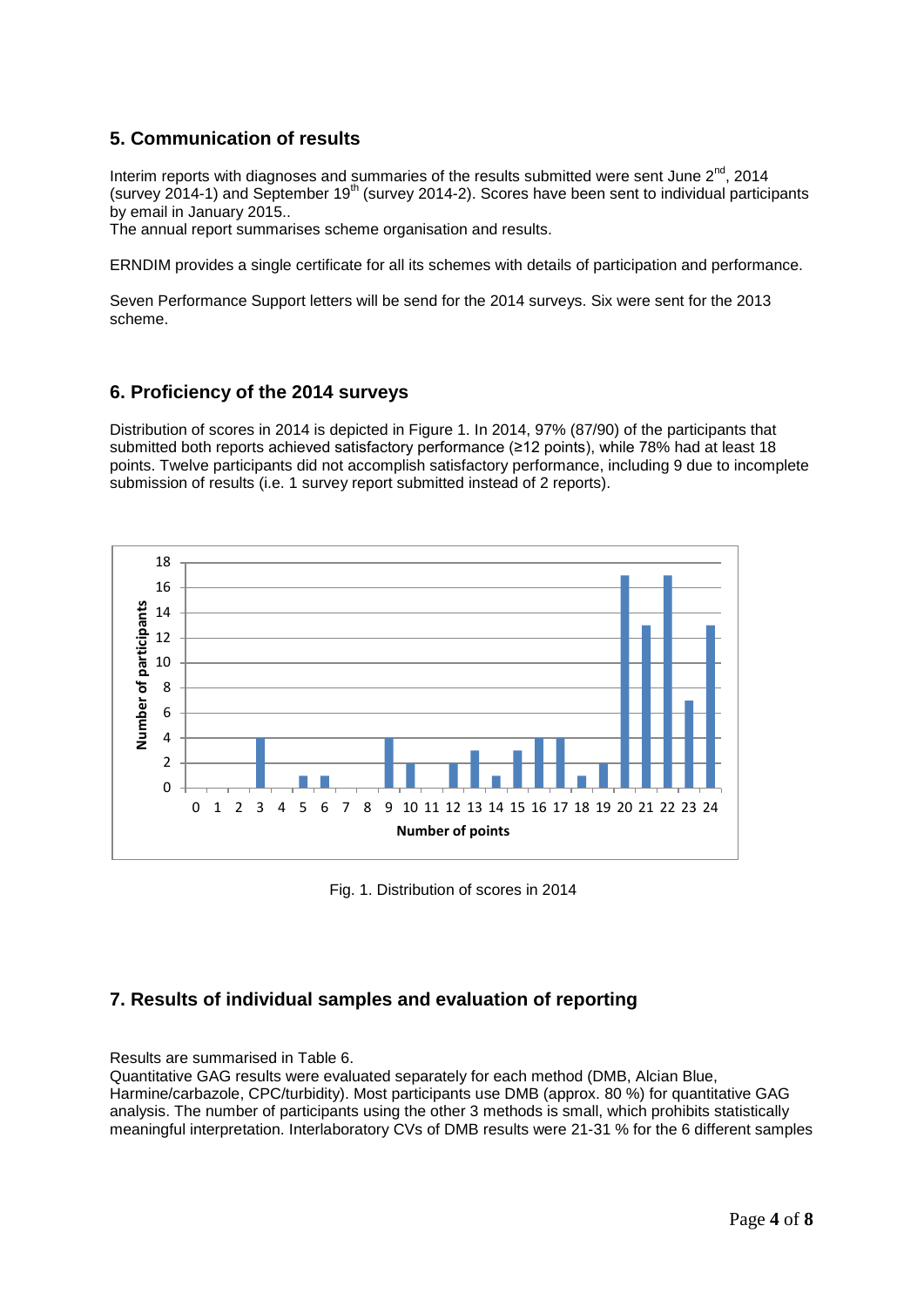| Sample ID                                                                     | <b>MPS27</b>                                   | MPS28                                            | <b>MPS29</b>                  | <b>MPS30</b>                         | <b>MPS31</b>               | MPS32                     |
|-------------------------------------------------------------------------------|------------------------------------------------|--------------------------------------------------|-------------------------------|--------------------------------------|----------------------------|---------------------------|
| <b>Diagnosis</b><br>Age of patient                                            | <b>MPS II</b><br>11 <sub>y</sub>               | MPS I<br>3y                                      | Normal<br>6y                  | <b>MPS III</b><br>7y                 | <b>MPS VI</b><br>20y       | <b>MPS II</b><br>42y      |
| No. of reports                                                                | 95                                             | 95                                               | 95                            | 94                                   | 94                         | 94                        |
| <b>Creatinine (mmol/L)</b><br>Average<br><b>SD</b>                            | 5.51<br>0.46                                   | 1.90<br>0.21                                     | 3.89<br>0.34                  | 1.85<br>0.25                         | 5.24<br>0.34               | 3.49<br>0.35              |
| GAG (mg/mmol)<br><b>DMB</b><br>Average<br><b>SD</b><br>Median<br>n            | 19.1<br>4.7<br>18.7<br>71                      | 103.4<br>31.1<br>105.2<br>72                     | 9.2<br>2.1<br>8.8<br>69       | 59.5<br>18.7<br>61.3<br>72           | 15.2<br>3.2<br>14.7<br>71  | 25.3<br>6.5<br>25.0<br>71 |
| Uronic/carb/harmine<br>Average<br><b>SD</b>                                   | 2.9<br>0.8                                     | 15.0<br>6.0                                      | 0.9<br>0.4                    | 11.1<br>5.0                          | 2.4<br>1.0                 | 3.7<br>2.2                |
| Median<br>n<br><b>Alcian Blue</b><br>Average                                  | 3.2<br>$\overline{7}$<br>21.4                  | 12.5<br>$\overline{7}$<br>103.9                  | 0.9<br>$\overline{7}$<br>12.0 | 10.9<br>6<br>48.6                    | 2.0<br>6<br>15.5           | 3.0<br>6<br>24.1          |
| <b>SD</b><br>Median<br>n                                                      | 9.1<br>20.9<br>4                               | 23.7<br>102.5<br>4                               | 4.5<br>11.0<br>4              | 12.8<br>47.6<br>4                    | 4.8<br>14.3<br>4           | 7.6<br>22.3<br>4          |
| <b>CPC/turbidity</b><br>Average<br><b>SD</b><br>Median<br>n                   | 19.8<br>6.2<br>19.5<br>$\overline{\mathbf{4}}$ | 104.1<br>34.1<br>95.2<br>$\overline{\mathbf{4}}$ | 10.4<br>0.7<br>10.3<br>4      | 73.1<br>29.9<br>65<br>$\overline{4}$ | 20.4<br>6.5<br>18<br>4     | 31.8<br>12.0<br>27.5<br>4 |
| <b>Quantitative GAG</b><br>Increased (%)<br>Normal (%)                        | 95<br>5                                        | 99<br>1                                          | 14<br>86                      | 99<br>$\mathbf 1$                    | 97<br>3                    | 98<br>2                   |
| <b>Diagnosis</b><br>(Part.) Correct (%)<br>Not correct (%)<br>No diagnosis %) | 72<br>22<br>6                                  | 75<br>21<br>4                                    | 91<br>5<br>$\overline{4}$     | 86<br>10<br>$\overline{4}$           | 78<br>18<br>$\overline{4}$ | 84<br>10<br>$\,6$         |

Table 3. Summary of the results reported for samples MPS27 to MPS32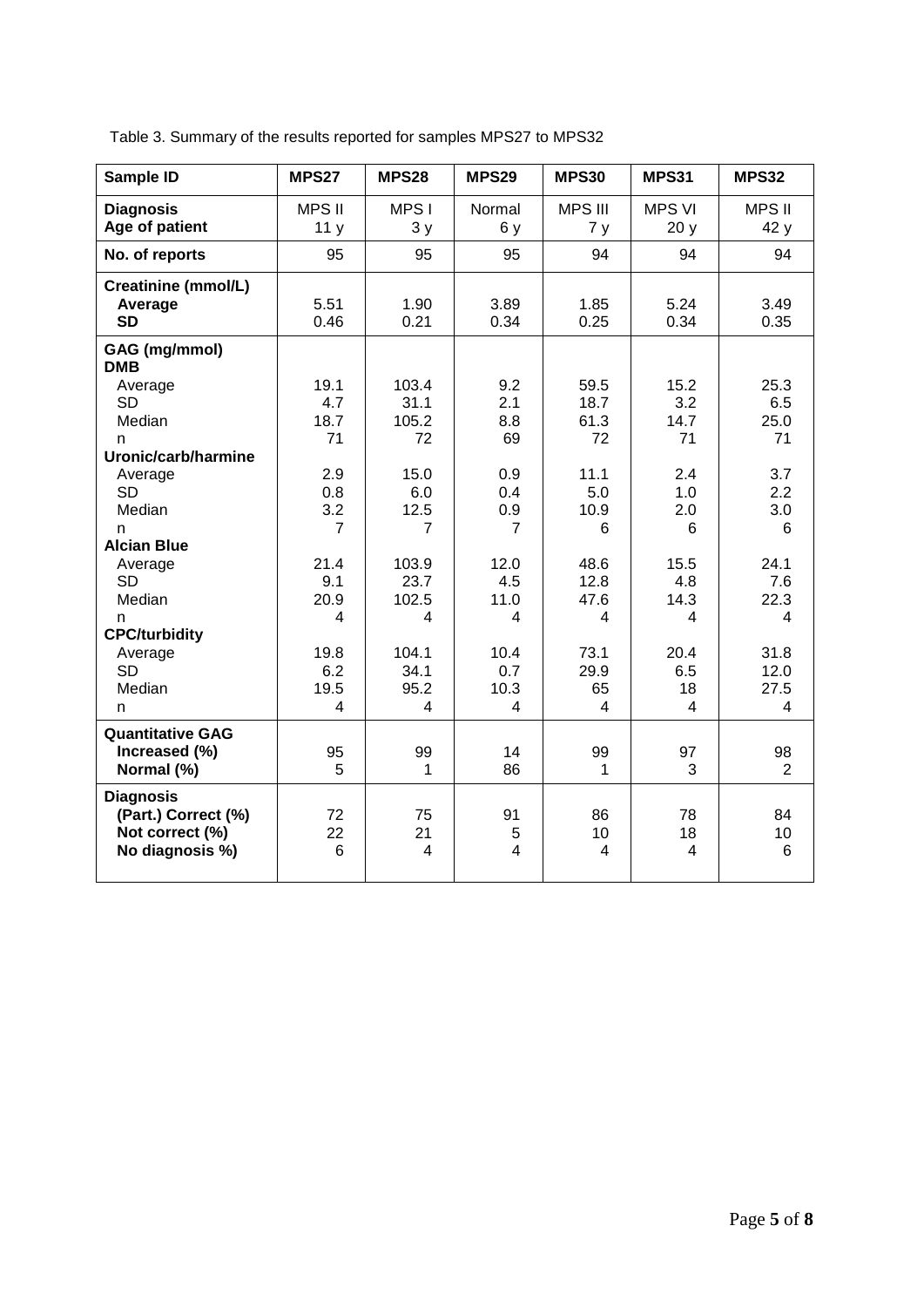### **Sample MPS27**

**Sample type.** This was an MPS II sample with a relatively mild elevation of GAG. **Analytical proficiency.** Although the GAG level was only moderately elevated, 95% of the participants reported the quantitative GAG result increased. In 2012 and 2013 we have noted that the CPC/turbidity method may produce too low GAG values in samples with relatively low GAG concentrations. This was not the case for sample MPS27; 3 out of 4 labs using CPC reported elevated GAG. From the 5 labs that reported normal results for quantitative GAG, 2 found abnormal results for electrophoresis/TLC and came to the correct diagnosis.

Almost all labs (98%) reported abnormal test results of GAG sub fraction analysis (i.e. electrophoresis or TLC). 89% reported elevated DS, while 63% found elevated HS.

**Interpretative proficiency.** MPS I or II was reported as the most likely diagnosis by 45% of the participants, while another 26% concluded MPS I, II or VI. Twenty-one labs (22%) did not mention MPS II as a possibility. Among the incorrect diagnoses MPS VI was frequent (n=9), but also MPS III was reported (n=4). In this sample the ratio DS/HS apparently was rather high, which may have led some labs to miss HS elevation and to conclude MPS VI (all 9 labs concluding 'MPS VI' had failed to detect elevated HS).

Overall proficiency (based on points) was 74%.

Reporting normal test results for both quantitative GAG analysis and GAG subtype analysis and consequently reporting 'normal' as the most likely diagnosis was considered a critical error in this sample (n=1).

### **Sample MPS28**

**Sample type.** A sample of a 3-year old MPS I patient clinically typed as intermediate severity (Hurler-Scheie).

**Analytical proficiency.** GAG was grossly elevated in this sample; 99% of the participants reported the quantitative GAG result increased. A huge variation was apparent in the GAG concentrations reported for the DMB users: 19 to 193 mg/mmol with an interlaboratory CV of 30%. This suggests that details of the DMB methods used vary considerably.

The majority of the labs (98%) reported abnormal test results of GAG electrophoresis or TLC. 95% reported elevated DS, while 55% found elevated HS.

**Interpretative proficiency.** MPS I or II was reported as the most likely diagnosis by 51% of the participants, while 24% concluded MPS I, II or VI. Twenty labs (21%) did not mention MPS I. Among the incorrect diagnoses MPS VI was frequent (n=15). In 2011, 2012 and 2013 other MPS I samples gave similar results. This once more shows the difficulty to distinguish MPS I from MPS VI on the basis of urine mucopolysaccharide analysis with present technologies.

Overall proficiency (based on points) was 78%.

Reporting normal test results for both quantitative GAG analysis and GAG subtype analysis and consequently reporting 'normal' as the most likely diagnosis was considered a critical error in this sample (n=1).

### **Sample MPS29**

**Sample type.** Normal control, 6-year old male.

**Analytical proficiency.** 86% of the participants reported a normal result in quantitative GAG testing. Some participants stated that the GAG elevation was only borderline. Nine of the 12 labs that reported elevated quantitative GAG concluded that this was not an MPS sample on the basis of GAG electrophoresis/TLC.

Most participants reported normal test results of GAG electrophoresis/TLC. Three reported elevated DS, 2 found elevated HS and 1 lab reported elevated KS.

**Interpretative proficiency.** 91% correctly concluded that this was not an MPS sample. Five participants (5%) did conclude an MPS disorder: MPS I or II (n=2), MPS IV (n=2) and MPS VI (n=1). Overall proficiency (based on points) was 89%.

This sample was not considered eligible for critical error.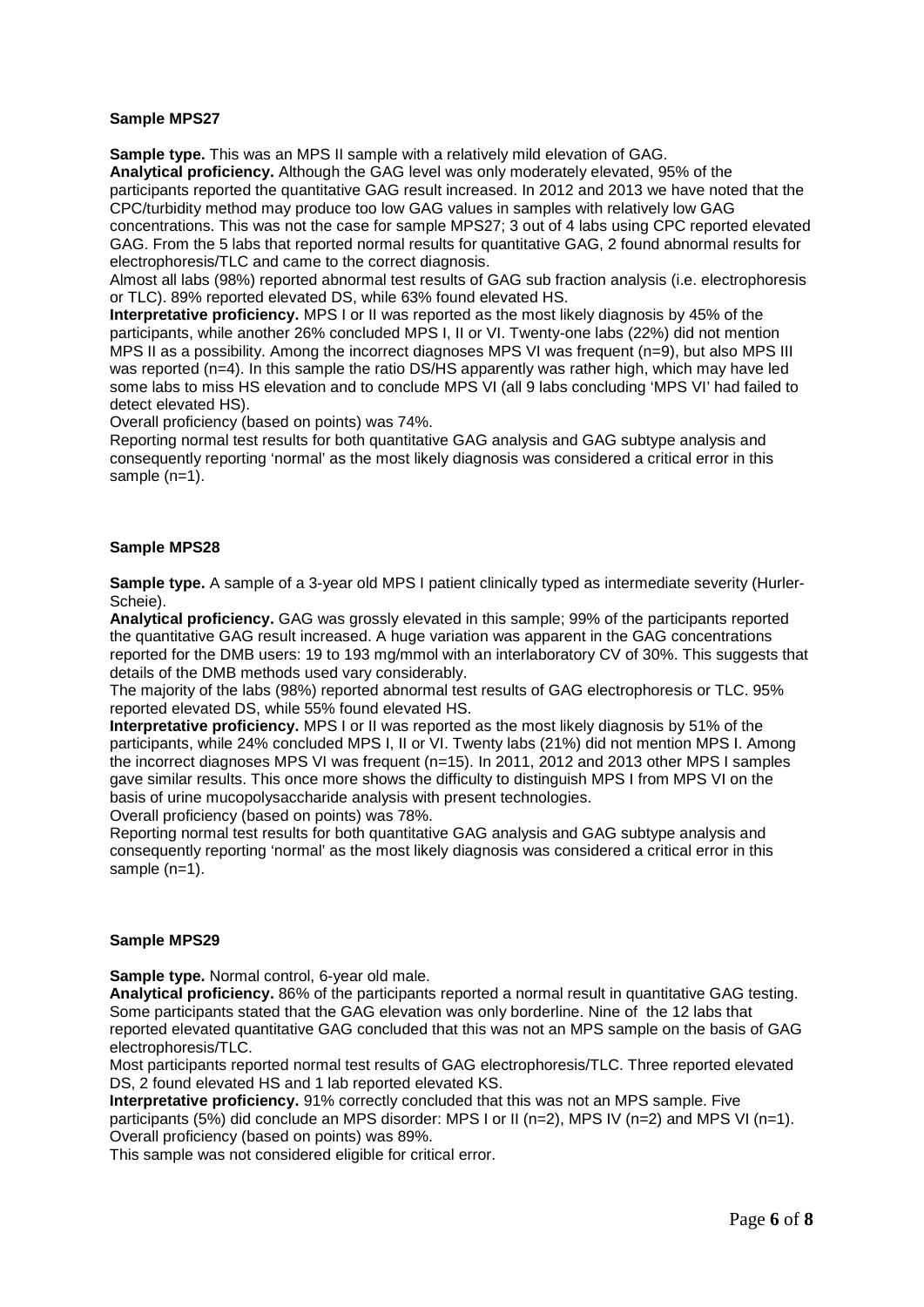### **Sample MPS30**

**Sample type.** An MPS III sample, severe phenotype.

**Analytical proficiency.** Clearly elevated GAG concentration in this sample; 99% of the participants reported an increased quantitative GAG result. Again a large variation was observed in the GAG concentrations reported for the DMB users: 18 to 123 mg/mmol, interlaboratory CV 31%. 95% of the participants reported elevated HS in this sample.

**Interpretative proficiency.** This was a straightforward MPS III sample; 86% of the participants came to the correct diagnosis. Six labs concluded various other (combinations of) MPS types, while 3 participants reported 'normal' as the most likely diagnosis.

Overall proficiency (based on points) was 89%.

Reporting 'normal' as the most likely diagnosis was considered a critical error in this sample (n=2).

#### **Sample MPS31**

**Sample type.** Twenty-year old MPS VI.

**Analytical proficiency.** Although the GAG concentration was not extremely high, for an adult the value was clearly abnormal and 97% of the participants reported an abnormal test result. All 3 labs that interpreted the quantitative GAG test result as normal did find elevated DS and came to a (partially) correct diagnosis.

Many labs (94%) reported elevated DS. In contrast to samples MPS27 and MPS28, HS was generally reported to be normal or not detected (87%).

**Interpretative proficiency.** 48% concluded MPS VI for this sample, while 30% was more cautious and also mentioned MPS I and MPS II as a possibility. Seventeen participants (18%) did not mention MPS VI as a possible diagnosis. In 9 out of 17 incorrect diagnoses, MPS I or II was reported, mostly related to elevated HS (n=7).

Overall proficiency (based on points) was 77%.

Reporting 'normal' as the most likely diagnosis was considered a critical error in this sample (n=1).

### **Sample MPS32**

**Sample type.** Adult MPS II patient, aged 42, with a mild phenotype.

**Analytical proficiency.** The very high GAG concentration in this sample obtained from an adult was reflected in a high percentage of participants reporting an elevated quantitative GAG test result (98%). Virtually all labs (99%) reported abnormal test results of GAG sub fraction analysis (i.e.

electrophoresis or TLC). 93% reported elevated DS, while 80% found elevated HS. The DS/HS ratio in this sample apparently was lower and more typical for MPS II.

**Interpretative proficiency.** MPS I or II was reported as the most likely diagnosis by 63% of the participants, while another 21% concluded MPS I, II or VI. Nine labs (10%) did not mention MPS II as a possibility.

Overall proficiency (based on points) was 82%.

Reporting normal test results for both quantitative GAG analysis and GAG subtype analysis and consequently reporting 'normal' as the most likely diagnosis was considered a critical error in this sample (n=1).

On average, 5 % of the laboratories did not report a diagnosis (range 4-6 for the 6 different samples). This was mainly due to the fact that these laboratories did not perform qualitative analysis of GAG.

#### **The use of check boxes and the comment box.**

For reporting the interpretation of results the check boxes should be used to indicate the most likely diagnosis. The use of the **'comments' box** in the website form is recommended to explain your interpretation of results. For example in the case of increased DS with normal or undetectable HS, one could check the MPS VI box and explain in the comments box that MPS I (and II) cannot be excluded